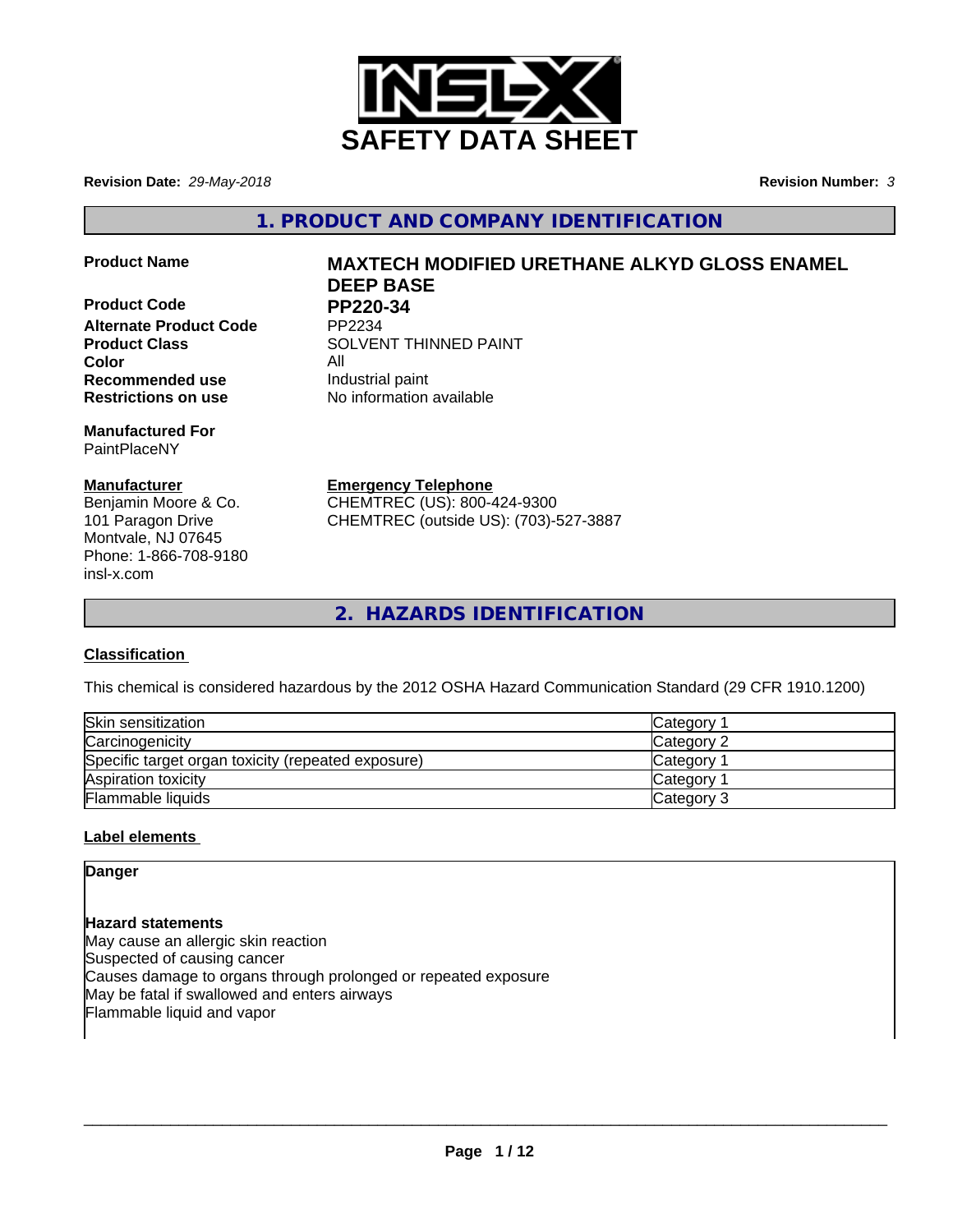## \_\_\_\_\_\_\_\_\_\_\_\_\_\_\_\_\_\_\_\_\_\_\_\_\_\_\_\_\_\_\_\_\_\_\_\_\_\_\_\_\_\_\_\_\_\_\_\_\_\_\_\_\_\_\_\_\_\_\_\_\_\_\_\_\_\_\_\_\_\_\_\_\_\_\_\_\_\_\_\_\_\_\_\_\_\_\_\_\_\_\_\_\_ PP220-34 - **MAXTECH MODIFIED URETHANE ALKYD GLOSS ENAMEL DEEP BASE**



**Appearance** liquid

**Odor** solvent

## **Precautionary Statements - Prevention**

Obtain special instructions before use Do not handle until all safety precautions have been read and understood Use personal protective equipment as required Contaminated work clothing should not be allowed out of the workplace Wear protective gloves Do not breathe dust/fume/gas/mist/vapors/spray Wash face, hands and any exposed skin thoroughly after handling Do not eat, drink or smoke when using this product Keep away from heat, hot surfaces, sparks, open flames and other ignition sources. No smoking Keep container tightly closed Ground/bond container and receiving equipment Use explosion-proof electrical/ventilating/lighting/equipment Use only non-sparking tools Take precautionary measures against static discharge

## **Precautionary Statements - Response**

IF exposed or concerned: Get medical advice/attention **Skin** If skin irritation or rash occurs: Get medical advice/attention Wash contaminated clothing before reuse IF ON SKIN (or hair): Remove/Take off immediately all contaminated clothing. Rinse skin with water/shower **Ingestion** IF SWALLOWED: Immediately call a POISON CENTER or doctor/physician Do NOT induce vomiting **Fire** In case of fire: Use CO2, dry chemical, or foam for extinction

## **Precautionary Statements - Storage**

Store locked up Store in a well-ventilated place. Keep cool

## **Precautionary Statements - Disposal**

Dispose of contents/container to an approved waste disposal plant

## **Hazards not otherwise classified (HNOC)**

Rags, steel wool or waste soaked with this product may spontaneously catch fire if improperly discarded

## **Other information**

No information available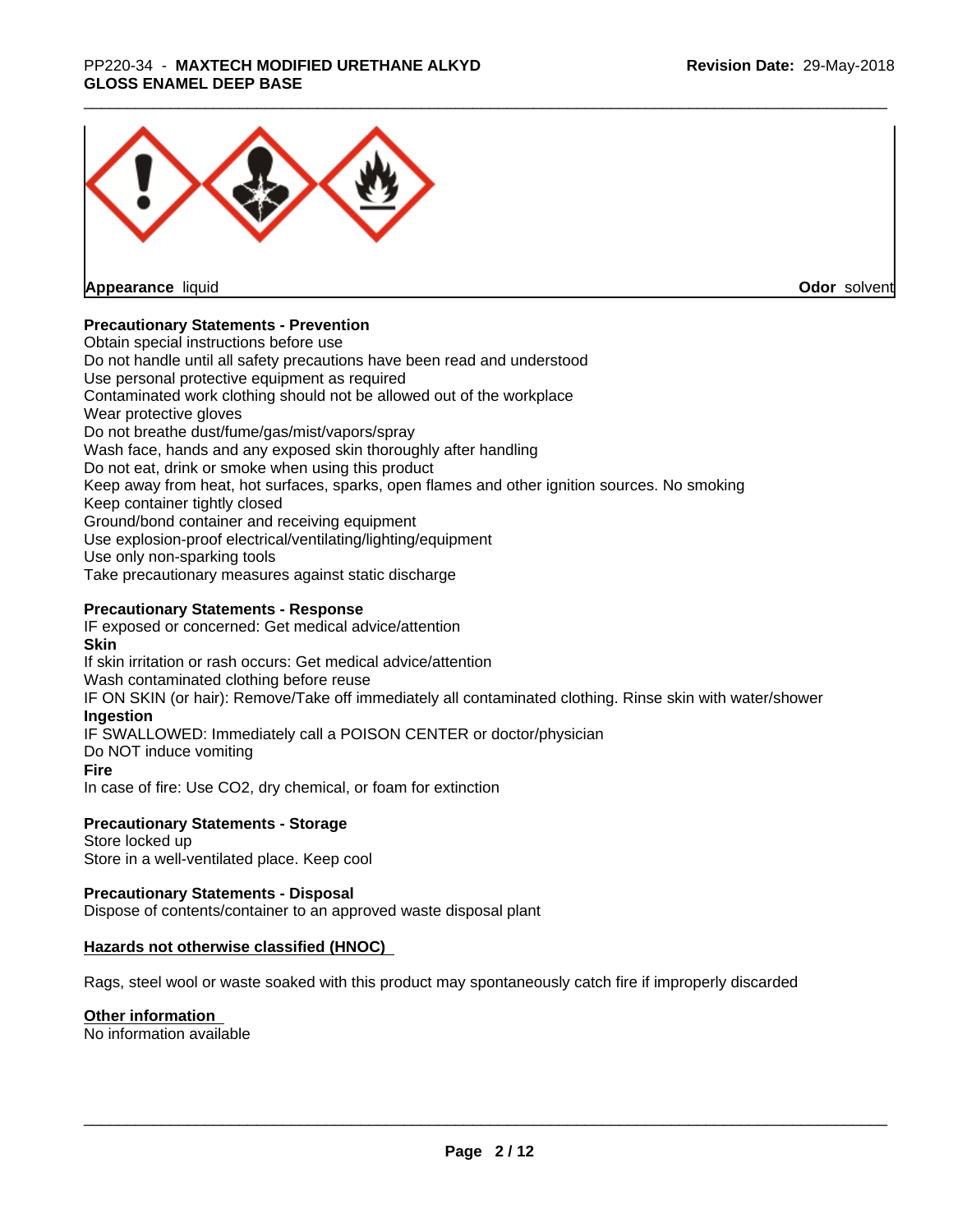# **3. COMPOSITION/INFORMATION ON INGREDIENTS**

| <b>Chemical name</b>                       | <b>CAS No.</b> | Weight-% |
|--------------------------------------------|----------------|----------|
| Stoddard solvent                           | 8052-41-3      | 30       |
| Titanium dioxide                           | 13463-67-7     | 10       |
| Limestone                                  | 1317-65-3      | 10       |
| Kaolin                                     | 1332-58-7      | 10       |
| Solvent naphtha, petroleum, light aromatic | 64742-95-6     |          |
| 1,2,4-Trimethylbenzene                     | 95-63-6        |          |
| Cobalt bis(2-ethylhexanoate)               | 136-52-7       | 0.5      |
| Methyl ethyl ketoxime                      | 96-29-7        | 0.5      |
| Ethyl benzene                              | $100 - 41 - 4$ | 0.5      |

|                                                  | 4. FIRST AID MEASURES                                                                                                                                                                                                               |
|--------------------------------------------------|-------------------------------------------------------------------------------------------------------------------------------------------------------------------------------------------------------------------------------------|
| <b>General Advice</b>                            | If symptoms persist, call a physician. Show this safety data sheet to the doctor in<br>attendance.                                                                                                                                  |
| <b>Eye Contact</b>                               | Immediately flush with plenty of water. After initial flushing, remove any contact<br>lenses and continue flushing for at least 15 minutes. Keep eye wide open while<br>rinsing. If symptoms persist, call a physician.             |
| <b>Skin Contact</b>                              | Wash off immediately with soap and plenty of water while removing all<br>contaminated clothes and shoes. If skin irritation persists, call a physician. Wash<br>clothing before reuse. Destroy contaminated articles such as shoes. |
| <b>Inhalation</b>                                | Move to fresh air. If symptoms persist, call a physician.<br>If not breathing, give artificial respiration. Call a physician immediately.                                                                                           |
| Ingestion                                        | Clean mouth with water and afterwards drink plenty of water. Do not induce<br>vomiting without medical advice. Never give anything by mouth to an unconscious<br>person. Consult a physician.                                       |
| <b>Protection Of First-Aiders</b>                | Use personal protective equipment.                                                                                                                                                                                                  |
| <b>Most Important</b><br><b>Symptoms/Effects</b> | May cause allergic skin reaction.                                                                                                                                                                                                   |
| <b>Notes To Physician</b>                        | Treat symptomatically.                                                                                                                                                                                                              |

# **5. FIRE-FIGHTING MEASURES**

| <b>Suitable Extinguishing Media</b>                                    | Foam, dry powder or water. Use extinguishing measures<br>that are appropriate to local circumstances and the<br>surrounding environment.     |
|------------------------------------------------------------------------|----------------------------------------------------------------------------------------------------------------------------------------------|
| <b>Protective Equipment And Precautions For</b><br><b>Firefighters</b> | As in any fire, wear self-contained breathing apparatus<br>pressure-demand, MSHA/NIOSH (approved or equivalent)<br>and full protective gear. |
| <b>Specific Hazards Arising From The Chemical</b>                      | Combustible material. Closed containers may rupture if<br>exposed to fire or extreme heat. Keep product and empty                            |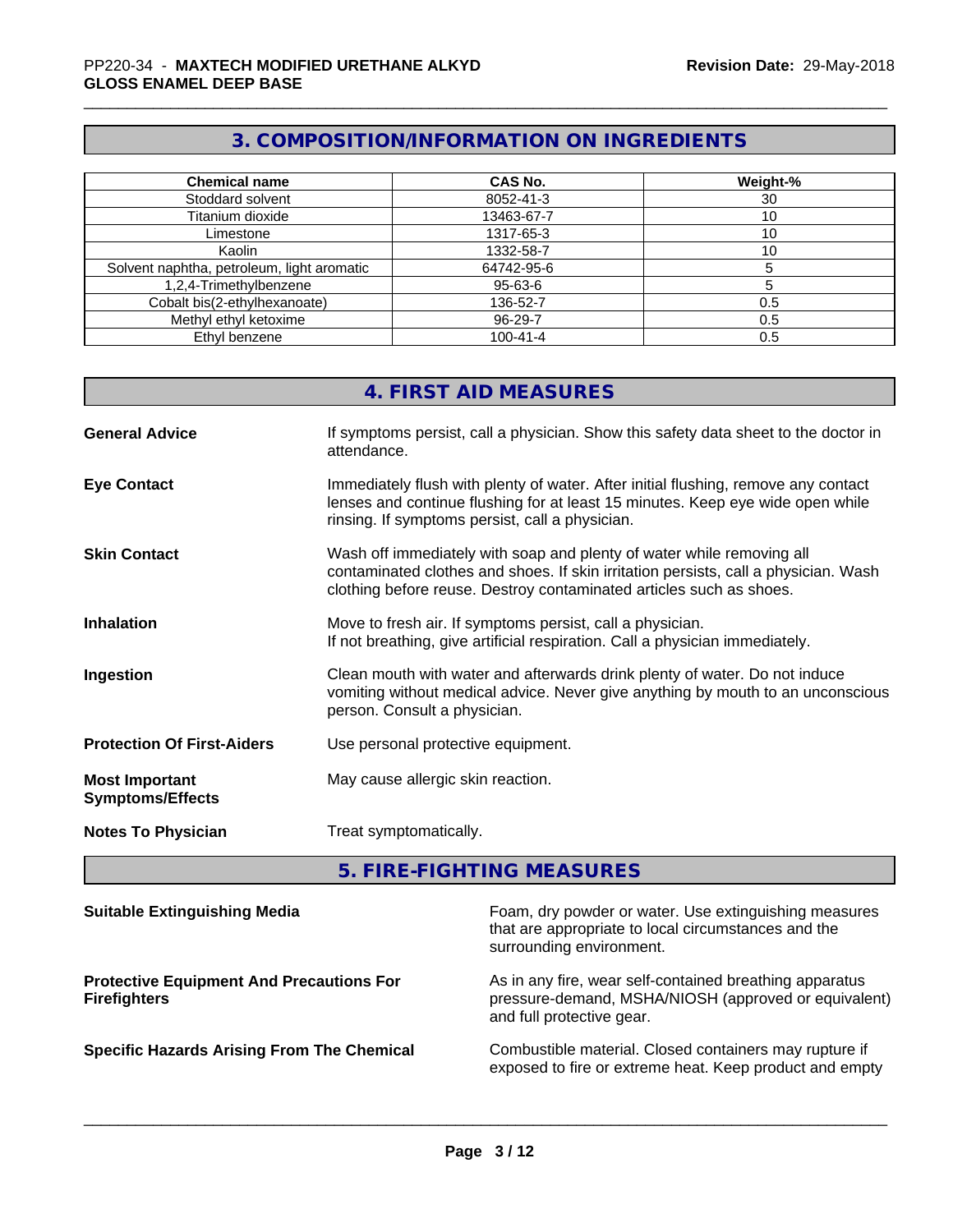|                                                                                  | container away from heat and sources of ignition. Thermal<br>decomposition can lead to release of irritating gases and<br>vapors. |
|----------------------------------------------------------------------------------|-----------------------------------------------------------------------------------------------------------------------------------|
| <b>Sensitivity To Mechanical Impact</b>                                          | No                                                                                                                                |
| <b>Sensitivity To Static Discharge</b>                                           | Yes                                                                                                                               |
| <b>Flash Point Data</b><br>Flash Point (°F)<br>Flash Point (°C)<br><b>Method</b> | 104<br>40<br><b>PMCC</b>                                                                                                          |
| <b>Flammability Limits In Air</b>                                                |                                                                                                                                   |
| Lower flammability limit:<br><b>Upper flammability limit:</b>                    | Not available<br>Not available                                                                                                    |
| <b>NFPA</b><br>Health: 1<br><b>Flammability: 2</b>                               | <b>Instability: 0</b><br><b>Special: Not Applicable</b>                                                                           |
| <b>NFPA Legend</b><br>0 - Not Hazardous                                          |                                                                                                                                   |

- 
- 1 Slightly
- 2 Moderate
- 3 High
- 4 Severe

*The ratings assigned are only suggested ratings, the contractor/employer has ultimate responsibilities for NFPA ratings where this system is used.*

*Additional information regarding the NFPA rating system is available from the National Fire Protection Agency (NFPA) at www.nfpa.org.*

## **6. ACCIDENTAL RELEASE MEASURES**

| <b>Personal Precautions</b>      | Use personal protective equipment. Remove all sources of ignition.                                                                                                                                                                                                                                                                                                                            |  |  |
|----------------------------------|-----------------------------------------------------------------------------------------------------------------------------------------------------------------------------------------------------------------------------------------------------------------------------------------------------------------------------------------------------------------------------------------------|--|--|
| <b>Other Information</b>         | Prevent further leakage or spillage if safe to do so. Do not allow material to<br>contaminate ground water system. Prevent product from entering drains. Do not<br>flush into surface water or sanitary sewer system. Local authorities should be<br>advised if significant spillages cannot be contained.                                                                                    |  |  |
| <b>Environmental precautions</b> | See Section 12 for additional Ecological Information.                                                                                                                                                                                                                                                                                                                                         |  |  |
| <b>Methods for Cleaning Up</b>   | Dam up. Soak up with inert absorbent material. Pick up and transfer to properly<br>labeled containers. Clean contaminated surface thoroughly.                                                                                                                                                                                                                                                 |  |  |
|                                  | 7. HANDLING AND STORAGE                                                                                                                                                                                                                                                                                                                                                                       |  |  |
| <b>Handling</b>                  | Use only in area provided with appropriate exhaust ventilation. Do not breathe<br>vapors or spray mist. Wear personal protective equipment. Take precautionary<br>measures against static discharges. To avoid ignition of vapors by static electricity<br>discharge, all metal parts of the equipment must be grounded. Keep away from<br>open flames, hot surfaces and sources of ignition. |  |  |

**Storage** Keep containers tightly closed in a dry, cool and well-ventilated place. Keep away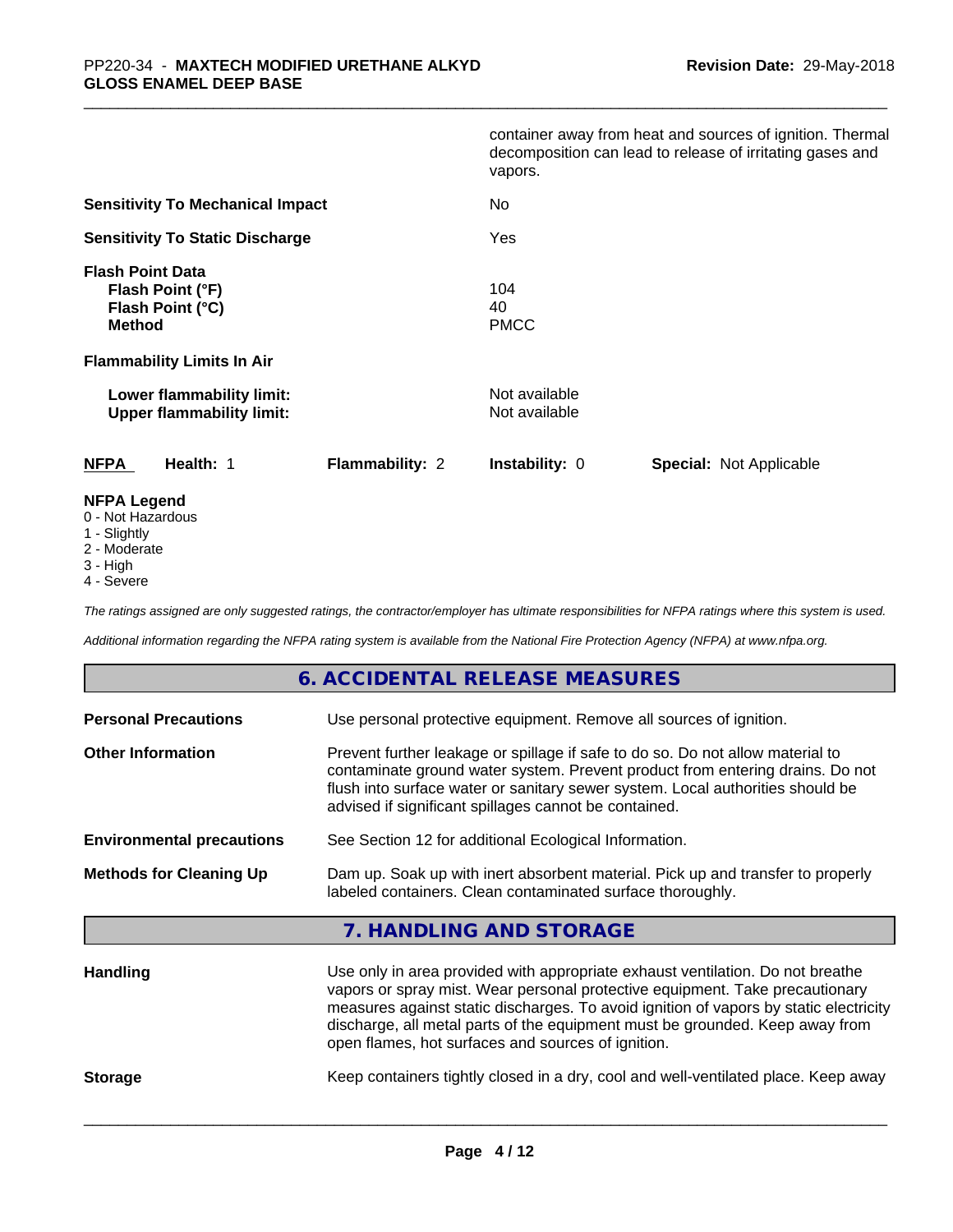from heat. Keep away from open flames, hot surfaces and sources of ignition. Keep in properly labeled containers. Keep out of the reach of children.

 **DANGER** - Rags, steel wool or waste soaked with this product may spontaneously catch fire if improperly discarded. Immediately after use, place rags, steel wool or waste in a sealed water-filled metal container.

**Incompatible Materials Incompatible with strong acids and bases and strong oxidizing agents.** 

## **8. EXPOSURE CONTROLS / PERSONAL PROTECTION**

#### **Exposure Limits**

| <b>Chemical name</b> | <b>ACGIH TLV</b>           | <b>OSHA PEL</b>              |
|----------------------|----------------------------|------------------------------|
| Stoddard solvent     | 100 ppm - TWA              | 500 ppm - TWA                |
|                      |                            | 2900 mg/m <sup>3</sup> - TWA |
| Titanium dioxide     | 10 mg/m <sup>3</sup> - TWA | 15 mg/m <sup>3</sup> - TWA   |
| Limestone            | N/E                        | 15 mg/m <sup>3</sup> - TWA   |
|                      |                            | $5 \text{ mg/m}^3$ - TWA     |
| Kaolin               | 2 mg/m <sup>3</sup> - TWA  | 15 mg/m <sup>3</sup> - TWA   |
|                      |                            | $5 \text{ mg/m}^3$ - TWA     |
| Ethyl benzene        | 20 ppm - TWA               | 100 ppm - TWA                |
|                      |                            | 435 mg/m <sup>3</sup> - TWA  |

#### **Legend**

ACGIH - American Conference of Governmental Industrial Hygienists Exposure Limits OSHA - Occupational Safety & Health Administration Exposure Limits N/E - Not Established

**Engineering Measures** Ensure adequate ventilation, especially in confined areas.

## **Personal Protective Equipment**

| <b>Eye/Face Protection</b><br><b>Skin Protection</b><br><b>Respiratory Protection</b> | Safety glasses with side-shields.<br>Long sleeved clothing. Protective gloves.<br>In operations where exposure limits are exceeded, use a NIOSH approved<br>respirator that has been selected by a technically qualified person for the specific<br>work conditions. When spraying the product or applying in confined areas, wear a<br>NIOSH approved respirator specified for paint spray or organic vapors. |
|---------------------------------------------------------------------------------------|----------------------------------------------------------------------------------------------------------------------------------------------------------------------------------------------------------------------------------------------------------------------------------------------------------------------------------------------------------------------------------------------------------------|
| <b>Hygiene Measures</b>                                                               | Avoid contact with skin, eyes and clothing. Remove and wash contaminated<br>clothing before re-use. Wash thoroughly after handling. When using do not eat,<br>drink or smoke.                                                                                                                                                                                                                                  |

## **9. PHYSICAL AND CHEMICAL PROPERTIES**

- **Appearance** liquid **Density (lbs/gal)** 8.95 - 9.05<br> **Specific Gravity** 8.95 - 1.07 - 1.09 **Specific Gravity**
- **Odor** solvent **Odor Threshold No information available No information available pH pH**  $\blacksquare$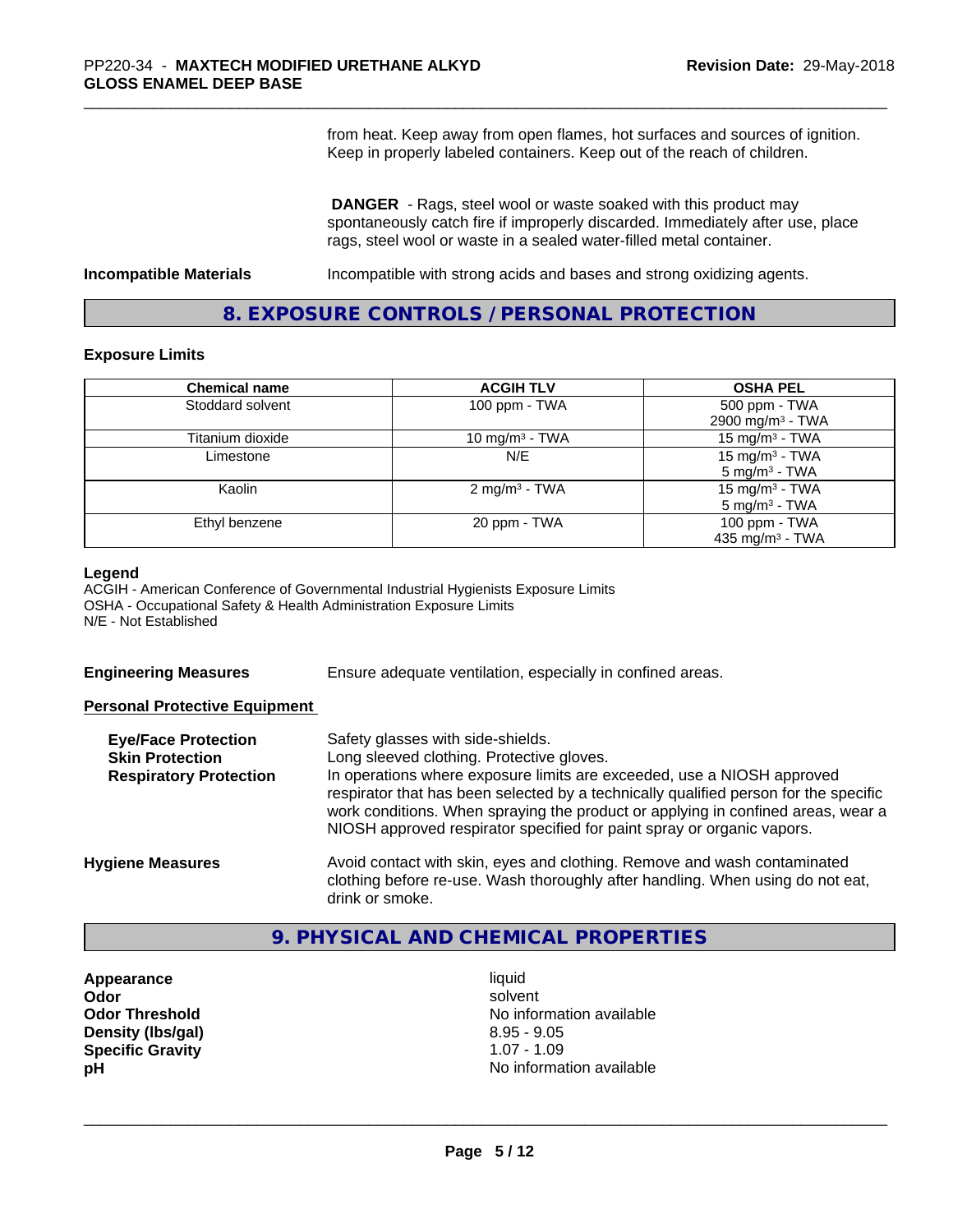**Viscosity (cps)** <br> **Viscosity (cps)** <br> **Solubility(ies)** <br> **Solubility(ies)** <br> **No** information available **Solubility(ies)**<br> **No information available**<br> **Water solubility**<br> **Water solubility Evaporation Rate No information available No information available Vapor pressure @20 °C (kPa)** No information available **Vapor density Vapor** density **Wt. % Solids** 65 - 75 **Vol. % Solids** 50 - 60 Wt. % Volatiles **Vol. % Volatiles** 40 - 50 **VOC Regulatory Limit (g/L)** <340 **Boiling Point (°F)** 279 **Boiling Point (°C)** 137<br> **Freezing Point (°F)** No i **Freezing Point (°C)** No information available **Flash Point (°F)** 104<br> **Flash Point (°C)** 104<br>
104 **Flash Point (°C) Method** PMCC **Flammability (solid, gas)** Not applicable **Upper flammability limit:** No information available **Lower flammability limit:** No information available **Lower** flammability limit: **Autoignition Temperature (°F)** No information available **Autoignition Temperature (°C)** No information available **Decomposition Temperature (°F)** No information available **Decomposition Temperature (°C)**<br> **Partition coefficient**<br> **Partition coefficient**<br> **No** information available

**No information available No information available No information available** 

# **10. STABILITY AND REACTIVITY**

| <b>Reactivity</b>                       | Not Applicable                                                                           |
|-----------------------------------------|------------------------------------------------------------------------------------------|
| <b>Chemical Stability</b>               | Stable under normal conditions. Hazardous polymerisation<br>does not occur.              |
| <b>Conditions to avoid</b>              | Keep away from open flames, hot surfaces, static<br>electricity and sources of ignition. |
| <b>Incompatible Materials</b>           | Incompatible with strong acids and bases and strong<br>oxidizing agents.                 |
| <b>Hazardous Decomposition Products</b> | Thermal decomposition can lead to release of irritating<br>gases and vapors.             |
| Possibility of hazardous reactions      | None under normal conditions of use.                                                     |

## **11. TOXICOLOGICAL INFORMATION**

**Product Information**

## **Information on likely routes of exposure**

**Principal Routes of Exposure** Eye contact, skin contact and inhalation.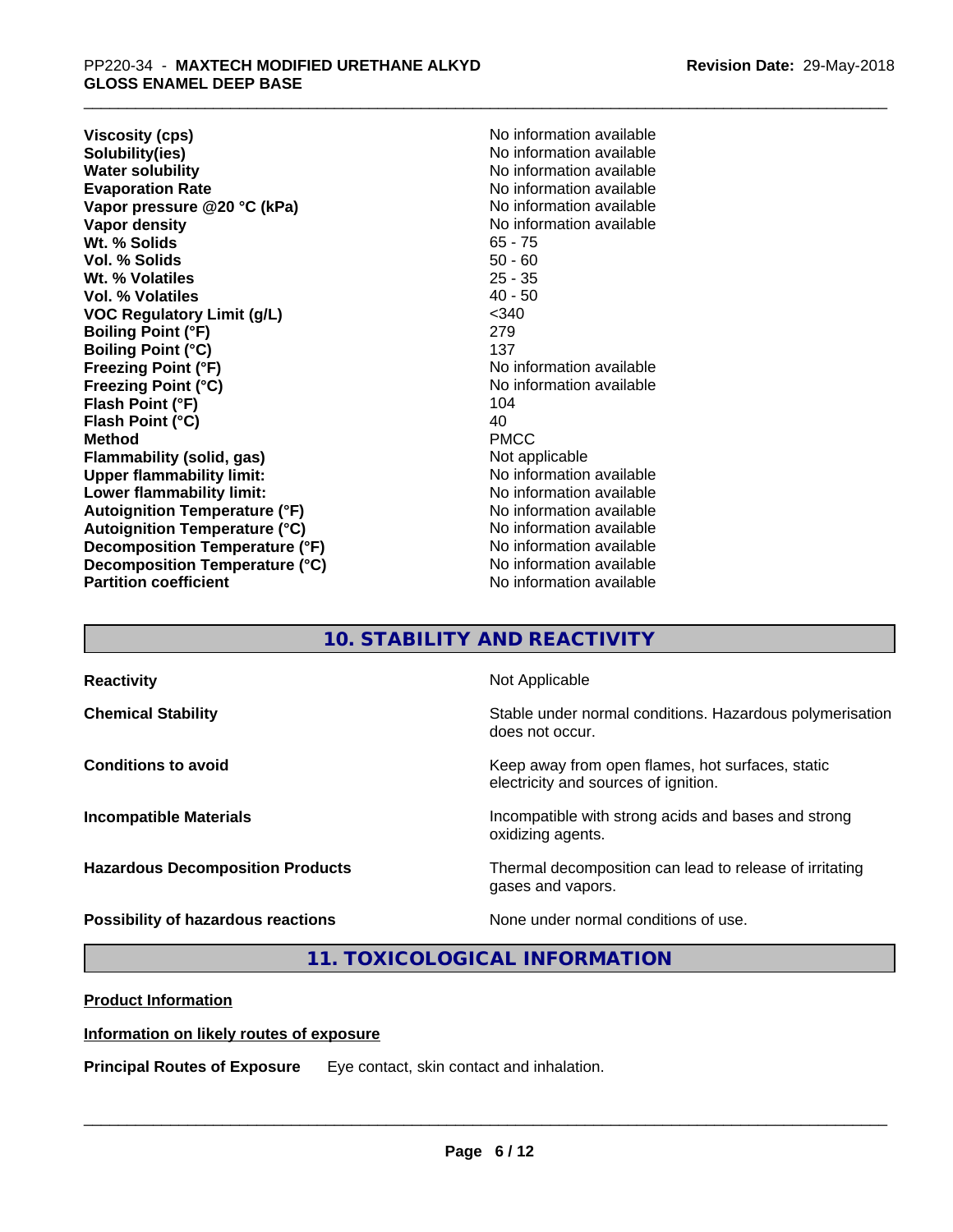## **Acute Toxicity**

| <b>Product Information</b>      | Repeated or prolonged exposure to organic solvents may lead to permanent brain<br>and nervous system damage. Intentional misuse by deliberately concentrating and<br>inhaling vapors may be harmful or fatal.                        |
|---------------------------------|--------------------------------------------------------------------------------------------------------------------------------------------------------------------------------------------------------------------------------------|
|                                 | Symptoms related to the physical, chemical and toxicological characteristics                                                                                                                                                         |
| <b>Symptoms</b>                 | No information available.                                                                                                                                                                                                            |
|                                 | Delayed and immediate effects as well as chronic effects from short and long-term exposure                                                                                                                                           |
| Eye contact                     | Contact with eyes may cause irritation.                                                                                                                                                                                              |
| <b>Skin contact</b>             | May cause skin irritation and/or dermatitis. Prolonged skin contact may defat the<br>skin and produce dermatitis.                                                                                                                    |
| Ingestion                       | Ingestion may cause irritation to mucous membranes. Small amounts of this<br>product aspirated into the respiratory system during ingestion or vomiting may<br>cause mild to severe pulmonary injury, possibly progressing to death. |
| <b>Inhalation</b>               | High vapor / aerosol concentrations are irritating to the eyes, nose, throat and<br>lungs and may cause headaches, dizziness, drowsiness, unconsciousness, and<br>other central nervous system effects.                              |
| <b>Sensitization</b>            | May cause an allergic skin reaction.                                                                                                                                                                                                 |
| <b>Neurological Effects</b>     | No information available.                                                                                                                                                                                                            |
| <b>Mutagenic Effects</b>        | No information available.                                                                                                                                                                                                            |
| <b>Reproductive Effects</b>     | No information available.                                                                                                                                                                                                            |
| <b>Developmental Effects</b>    | No information available.                                                                                                                                                                                                            |
| <b>Target organ effects</b>     | No information available.                                                                                                                                                                                                            |
| <b>STOT - repeated exposure</b> | No information available.                                                                                                                                                                                                            |
| <b>STOT - single exposure</b>   | No information available.                                                                                                                                                                                                            |
| Other adverse effects           | No information available.                                                                                                                                                                                                            |
| <b>Aspiration Hazard</b>        | May be harmful if swallowed and enters airways. Small amounts of this product<br>aspirated into the respiratory system during ingestion or vomiting may cause mild<br>to severe pulmonary injury, possibly progressing to death.     |

## **Numerical measures of toxicity**

**The following values are calculated based on chapter 3.1 of the GHS document**

| ATEmix (oral)                 | 73456 mg/kg |
|-------------------------------|-------------|
| <b>ATEmix (dermal)</b>        | 69479 mg/kg |
| ATEmix (inhalation-dust/mist) | 121.2 ma/L  |

## **Component Information**

#### **Acute Toxicity**

Stoddard solvent LD50 Oral: > 5,000 mg/kg (Rat) LD50 Dermal: > 3160 mg/kg (Rabbit) LC50 Inhalation (Vapor): > 6.1 mg/L (Rat) Titanium dioxide LD50 Oral: > 10000 mg/kg (Rat) Kaolin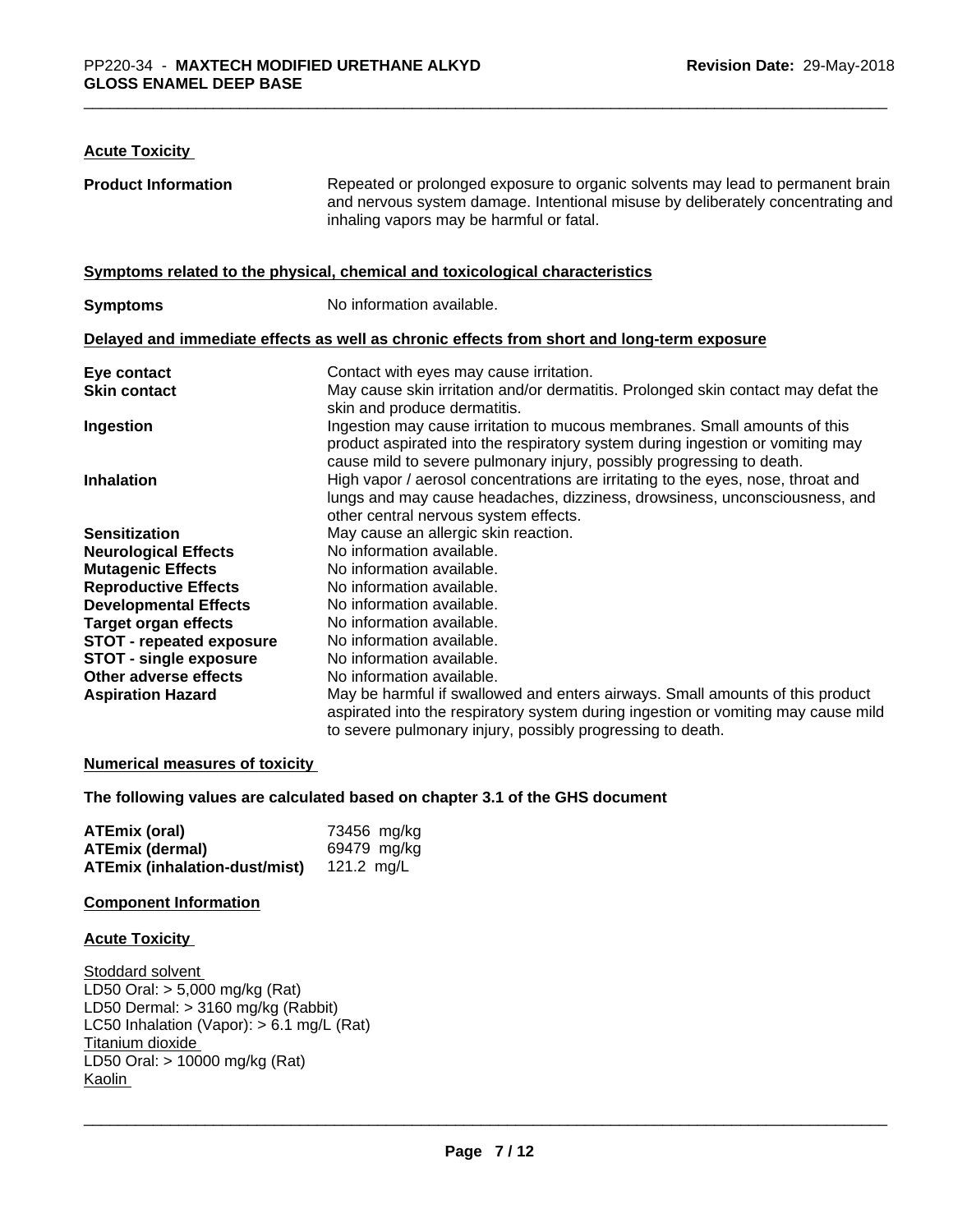## \_\_\_\_\_\_\_\_\_\_\_\_\_\_\_\_\_\_\_\_\_\_\_\_\_\_\_\_\_\_\_\_\_\_\_\_\_\_\_\_\_\_\_\_\_\_\_\_\_\_\_\_\_\_\_\_\_\_\_\_\_\_\_\_\_\_\_\_\_\_\_\_\_\_\_\_\_\_\_\_\_\_\_\_\_\_\_\_\_\_\_\_\_ PP220-34 - **MAXTECH MODIFIED URETHANE ALKYD GLOSS ENAMEL DEEP BASE**

LD50 Oral: > 5000 mg/kg (Rat) Solvent naphtha, petroleum, light aromatic LD50 Oral: 8400 mg/kg (Rat) 1,2,4-Trimethylbenzene LD50 Oral: 5000 mg/kg (Rat) LC50 Inhalation (Vapor): 18000 mg/m<sup>3</sup> (Rat, 4 hr.) Methyl ethyl ketoxime LD50 Oral: 930 mg/kg (Rat) LD50 Dermal: 200 µL/kg (Rabbit) LC50 Inhalation (Vapor): > 4.8 mg/L (Rat) Ethyl benzene LD50 Oral: mg/kg (Rat) LD50 Dermal: > mg/kg (Rabbit) LC50 Inhalation (Vapor): mg/m<sup>3</sup> (Rat, 2 hr.)

## **Carcinogenicity**

*The information below indicateswhether each agency has listed any ingredient as a carcinogen:.*

| <b>Chemical name</b>         | <b>IARC</b>         | <b>NTP</b> | <b>OSHA</b> |
|------------------------------|---------------------|------------|-------------|
|                              | 2B - Possible Human |            | Listed      |
| Titanium dioxide             | Carcinogen          |            |             |
|                              | 2B - Possible Human |            | Listed      |
| Cobalt bis(2-ethylhexanoate) | Carcinogen          |            |             |
|                              | 2B - Possible Human |            | Listed      |
| Ethyl benzene                | Carcinogen          |            |             |

• Although IARC has classified titanium dioxide as possibly carcinogenic to humans (2B), their summary concludes: "No significant exposure to titanium dioxide is thought to occur during the use of products in which titanium dioxide is bound to other materials, such as paint."

• Cobalt and cobalt compounds are listed as possible human carcinogens by IARC (2B). However, there is inadequate evidence of the carcinogenicity of cobalt and cobalt compounds in humans.

## **Legend**

IARC - International Agency for Research on Cancer NTP - National Toxicity Program OSHA - Occupational Safety & Health Administration

## **12. ECOLOGICAL INFORMATION**

## **Ecotoxicity Effects**

The environmental impact of this product has not been fully investigated.

## **Product Information**

## **Acute Toxicity to Fish**

No information available

## **Acute Toxicity to Aquatic Invertebrates**

No information available

## **Acute Toxicity to Aquatic Plants**

No information available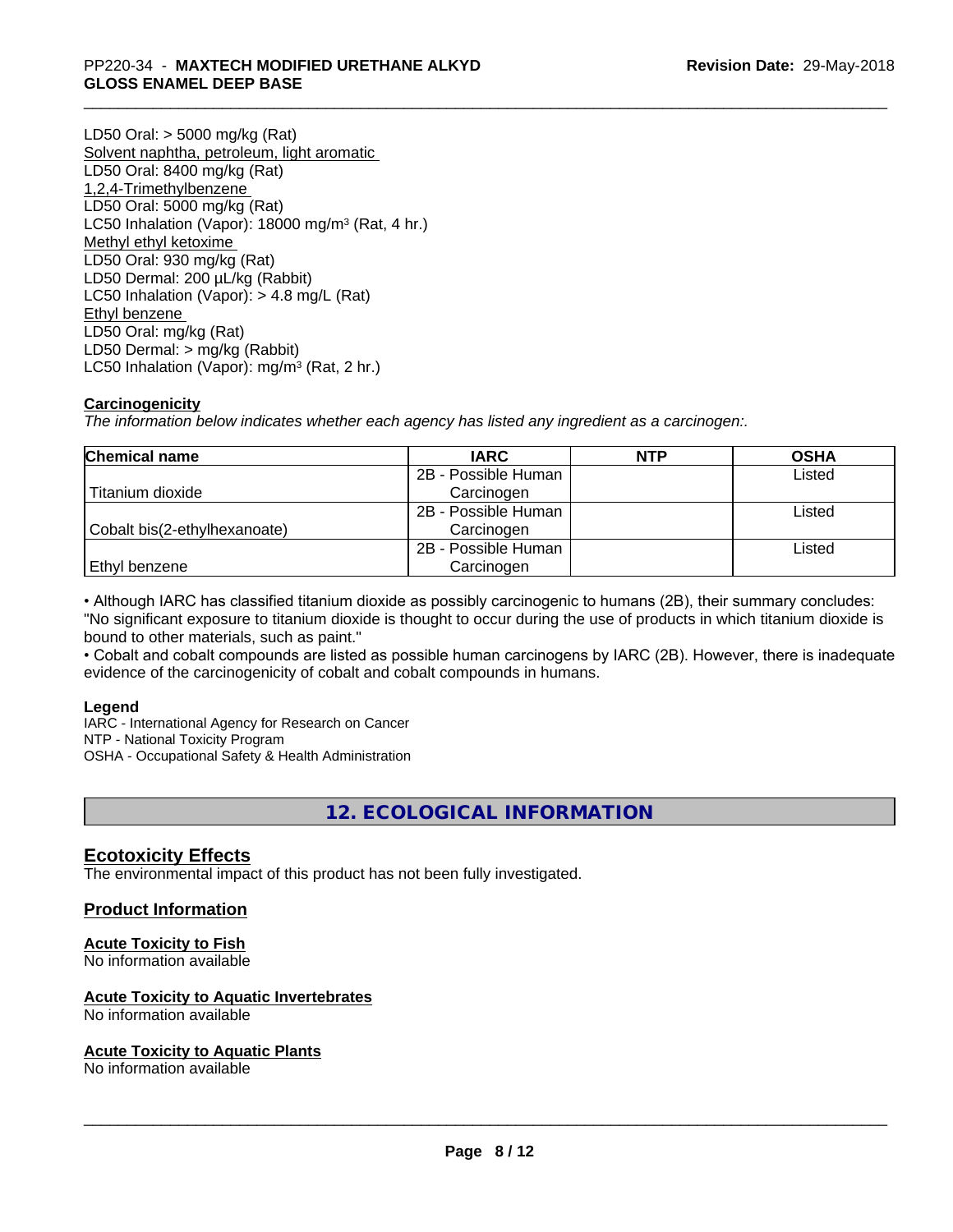## **Persistence / Degradability**

No information available.

## **Bioaccumulation**

No information available.

## **Mobility in Environmental Media**

No information available.

**Ozone** No information available

## **Component Information**

## **Acute Toxicity to Fish**

Titanium dioxide  $LC50: > 1000$  mg/L (Fathead Minnow - 96 hr.) Methyl ethyl ketoxime LC50: 48 mg/L (Bluegill sunfish - 96 hr.) Ethyl benzene LC50: 12.1 mg/L (Fathead Minnow - 96 hr.)

## **Acute Toxicity to Aquatic Invertebrates**

Methyl ethyl ketoxime EC50: 750 mg/L (Daphnia magna - 48 hr.) Ethyl benzene EC50: 1.8 mg/L (Daphnia magna - 48 hr.)

## **Acute Toxicity to Aquatic Plants**

Ethyl benzene EC50: 4.6 mg/L (Green algae (Scenedesmus subspicatus), 72 hrs.)

|                                | 13. DISPOSAL CONSIDERATIONS                                                                                                                                                                                               |
|--------------------------------|---------------------------------------------------------------------------------------------------------------------------------------------------------------------------------------------------------------------------|
| <b>Waste Disposal Method</b>   | Dispose of in accordance with federal, state, and local regulations. Local<br>requirements may vary, consult your sanitation department or state-designated<br>environmental protection agency for more disposal options. |
| <b>Empty Container Warning</b> | Emptied containers may retain product residue. Follow label warnings even after<br>container is emptied. Residual vapors may explode on ignition.                                                                         |
|                                | 14. TRANSPORT INFORMATION                                                                                                                                                                                                 |

#### **DOT**

**Proper Shipping Name** PAINT **Hazard class** 3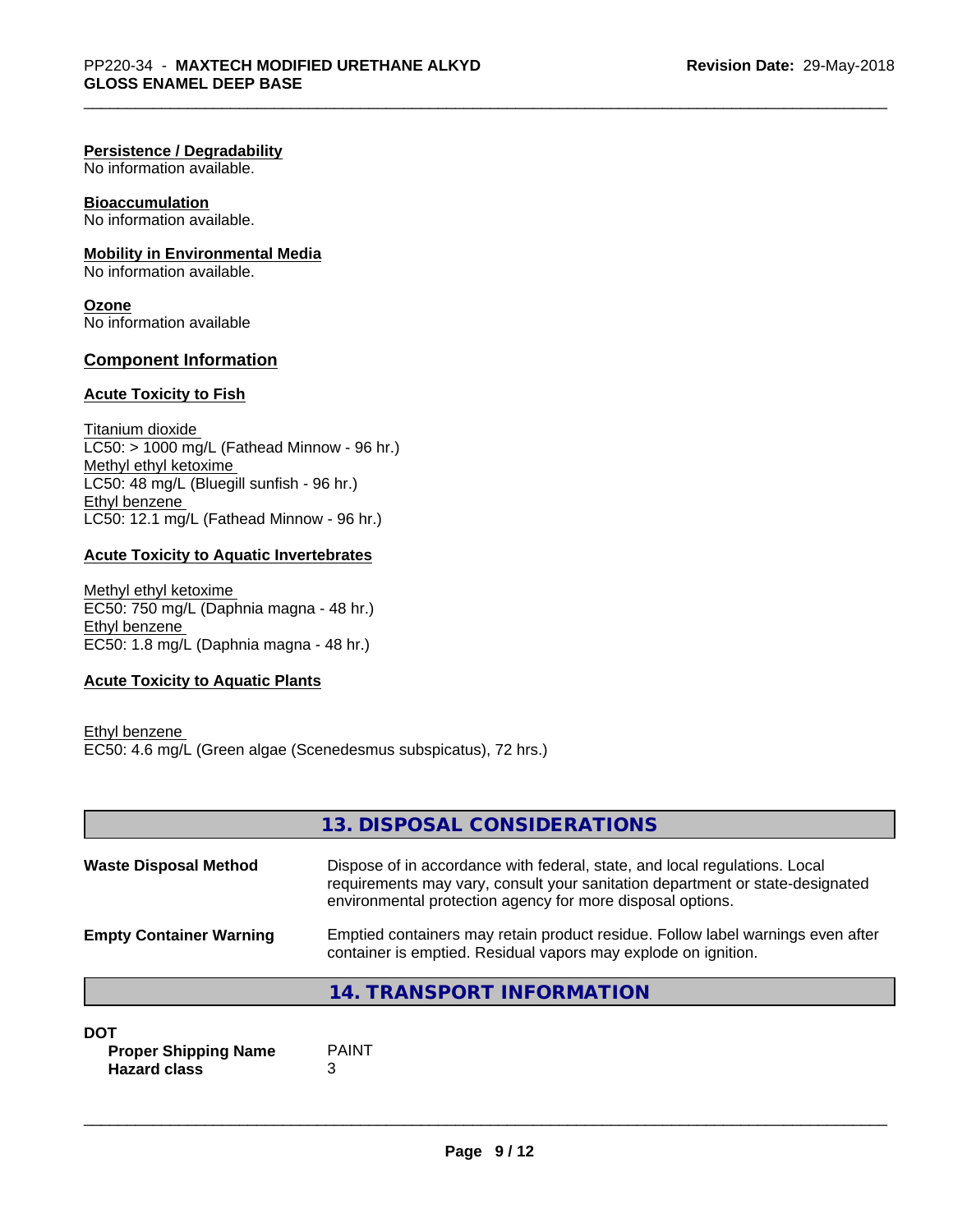| UN-No.               | UN1263                                                     |
|----------------------|------------------------------------------------------------|
| <b>Packing Group</b> |                                                            |
| <b>Description</b>   | UN1263, PAINT, 3, III, Marine Pollutant (Stoddard solvent) |

In the US this material may be reclassified as a Combustible Liquid and is not regulated in containers of less than 119 gallons (450 liters) via surface transportation (refer to 49CFR173.120(b)(2) for further information).

| <b>ICAO/IATA</b> | Contact the preparer for further information. |
|------------------|-----------------------------------------------|
|                  |                                               |

**IMDG / IMO Contact the preparer for further information.** 

## **15. REGULATORY INFORMATION**

## **International Inventories**

| <b>TSCA: United States</b> | Yes - All components are listed or exempt. |
|----------------------------|--------------------------------------------|
| <b>DSL: Canada</b>         | Yes - All components are listed or exempt. |

## **Federal Regulations**

#### **SARA 311/312 hazardous categorization**

| Acute health hazard               | Yes |  |
|-----------------------------------|-----|--|
| Chronic Health Hazard             | Yes |  |
| Fire hazard                       | Yes |  |
| Sudden release of pressure hazard | N٥  |  |
| Reactive Hazard                   | N٥  |  |

## **SARA 313**

Section 313 of Title III of the Superfund Amendments and Reauthorization Act of 1986 (SARA). This product contains a chemical or chemicals which are subject to the reporting requirements of the Act and Title 40 of the Code of Federal Regulations, Part 372:

| Chemical name          | <b>CAS No.</b> | Weight-% | <b>CERCLA/SARA 313</b><br>(de minimis concentration) |
|------------------------|----------------|----------|------------------------------------------------------|
| 1,2,4-Trimethylbenzene | 95-63-6        | ∼        |                                                      |
| Ethyl benzene          | 100-41-4       | 0.5      |                                                      |

#### **Clean Air Act,Section 112 Hazardous Air Pollutants (HAPs) (see 40 CFR 61)** This product contains the following HAPs:

| Chemical name | <b>CAS No.</b> | Weight-% | <b>Hazardous Air Pollutant</b> |
|---------------|----------------|----------|--------------------------------|
| Ethyl benzene | 100-41-4       | 0.5      | <u>(HAP)</u><br>Listed         |

# **US State Regulations**

## **California Proposition 65**

**A** WARNING: Cancer and Reproductive Harm– www.P65warnings.ca.gov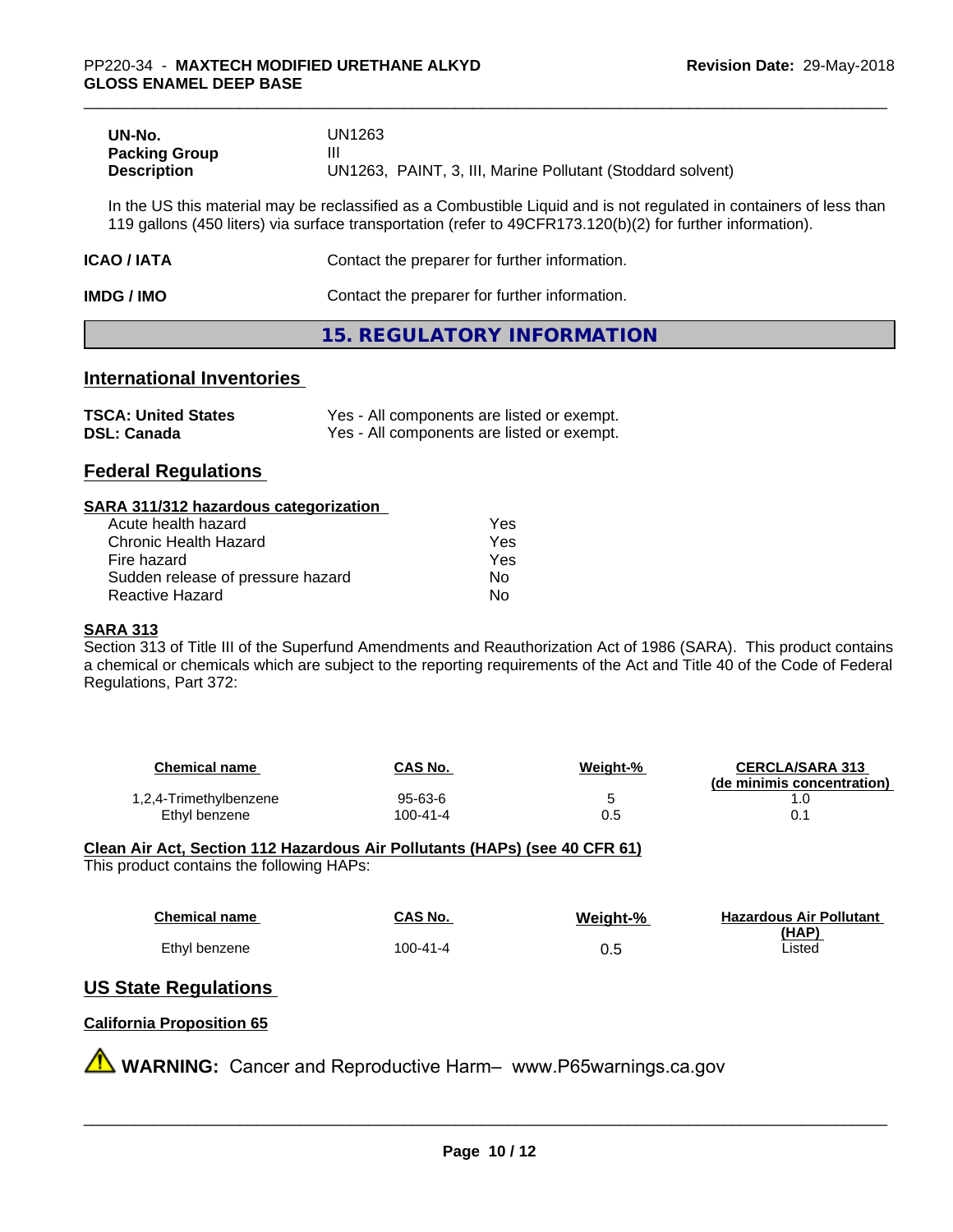#### **State Right-to-Know**

| <b>Chemical name</b>   | <b>Massachusetts</b> | <b>New Jersey</b> | Pennsylvania |
|------------------------|----------------------|-------------------|--------------|
| Stoddard solvent       |                      |                   |              |
| Titanium dioxide       |                      |                   |              |
| Limestone              |                      |                   |              |
| Kaolin                 |                      |                   |              |
| 1,2,4-Trimethylbenzene |                      |                   |              |

#### **Legend**

X - Listed

## **16. OTHER INFORMATION**

**HMIS** - **Health:** 1\* **Flammability:** 2 **Reactivity:** 0 **PPE:** -

#### **HMIS Legend**

- 0 Minimal Hazard
- 1 Slight Hazard
- 2 Moderate Hazard
- 3 Serious Hazard
- 4 Severe Hazard
- \* Chronic Hazard
- X Consult your supervisor or S.O.P. for "Special" handling instructions.

*Note: The PPE rating has intentionally been left blank. Choose appropriate PPE that will protect employees from the hazards the material will present under the actual normal conditions of use.*

*Caution: HMISÒ ratings are based on a 0-4 rating scale, with 0 representing minimal hazards or risks, and 4 representing significant hazards or risks. Although HMISÒ ratings are not required on MSDSs under 29 CFR 1910.1200, the preparer, has chosen to provide them. HMISÒ ratings are to be used only in conjunction with a fully implemented HMISÒ program by workers who have received appropriate HMISÒ training. HMISÒ is a registered trade and service mark of the NPCA. HMISÒ materials may be purchased exclusively from J. J. Keller (800) 327-6868.*

 **WARNING!** If you scrape, sand, or remove old paint, you may release lead dust. LEAD IS TOXIC. EXPOSURE TO LEAD DUST CAN CAUSE SERIOUS ILLNESS, SUCH AS BRAIN DAMAGE, ESPECIALLY IN CHILDREN. PREGNANT WOMEN SHOULD ALSO AVOID EXPOSURE.Wear a NIOSH approved respirator to control lead exposure. Clean up carefully with a HEPA vacuum and a wet mop. Before you start, find out how to protect yourself and your family by contacting the National Lead Information Hotline at 1-800-424-LEAD or log on to www.epa.gov/lead.

| <b>Prepared By</b>      | <b>Product Stewardship Department</b><br>Benjamin Moore & Co.<br>101 Paragon Drive<br>Montvale, NJ 07645<br>800-225-5554 |
|-------------------------|--------------------------------------------------------------------------------------------------------------------------|
| <b>Revision Date:</b>   | 29-May-2018                                                                                                              |
| <b>Revision Summary</b> | Not available                                                                                                            |

#### Disclaimer

The information contained herein is presented in good faith and believed to be accurate as of the effective date shown